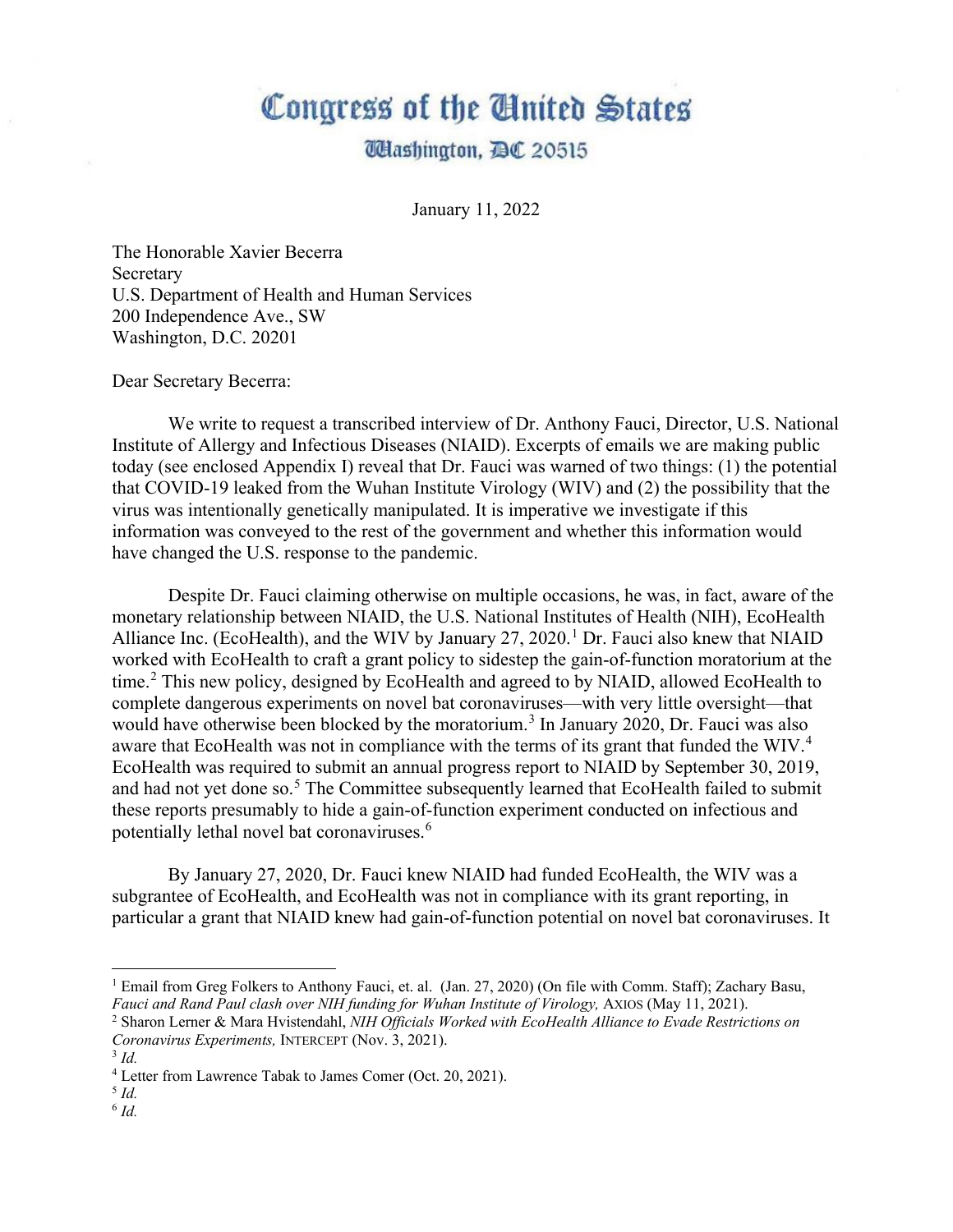The Honorable Xavier Becerra January 11, 2022 Page 2

is unclear if Dr. Fauci reported any of these issues to his superiors. We need to know the entirety of what Dr. Fauci knew and when he knew it.

On February 1, 2020, Dr. Fauci, Dr. Collins, and at least eleven other scientists convened a conference call to discuss COVID-19.<sup>[7](#page-1-0)</sup> It was on this conference call that Drs. Fauci and Collins were first warned that COVID-19 may have leaked from the WIV and, further, may have been intentionally genetically manipulated. Again, it is unclear if either Dr. Fauci or Dr. Collins ever passed these warnings along to other government officials or if they simply ignored them.

Only three days later, on February 4, 2020, four participants of the conference call authored a paper entitled "The Proximal Origin of SARS-CoV-2" and sent a draft to Drs. Fauci and Collins.[8](#page-1-1) Prior to final publication in *Nature Medicine*, the paper was sent to Dr. Fauci for editing and approval.<sup>[9](#page-1-2)</sup> It is unclear what, if any, new evidence was presented or if the underlying science changed in that short period of time, but after speaking with Drs. Fauci and Collins, the authors abandoned their belief COVID-19 was the result of a laboratory leak. It is also unclear if Drs. Fauci or Collins edited the paper prior to publication.

On April 16, 2020, more than two months after the original conference call, Dr. Collins emailed Dr. Fauci expressing dismay that the *Nature Medicine* article—which they saw prior to publication and were given the opportunity to edit—did not squash the lab leak hypothesis and asks if the NIH can do more to "put down" the lab leak hypothesis.[10](#page-1-3) The next day—after Dr. Collins explicitly asked for more public pressure—Dr. Fauci cited the *Nature Medicine* paper from the White House podium likely in an effort to further stifle the hypothesis COVID-19 leaked from the WIV. [11](#page-1-4)

Rather than be transparent with the Committee, HHS and NIH continue to hide, obfuscate, and shield the truth. By continuing to refuse to cooperate with our request, your agencies are choosing to hide information that will help inform the origins of the ongoing pandemic, prevent future pandemics, respond to future pandemics, inform the United States' current national security posture, and restore confidence in our public health experts. HHS and NIH's continued obstruction is likely to cause irreparable harm to the credibility of these agencies. The emails released today raise significant questions, including but not limited to:

- 1. Did Drs. Fauci or Collins warn anyone at the White House about the potential COVID-19 originated in a lab and could be intentionally genetically manipulated?
- 2. If these concerns were not shared, why was the decision to keep them quiet made?

<span id="page-1-1"></span><span id="page-1-0"></span><sup>7</sup> Email from Jeremy Farrar to Anthony Fauci, et. al. (Feb. 1, 2020) (On file with Comm. Staff).<br><sup>8</sup> Email from Jeremy Farrar to Anthony Fauci & Francis Collins (Feb. 4, 2020) (On file with Comm. Staff)<br><sup>9</sup> Email from Kr

<span id="page-1-2"></span>Comm. staff).<br><sup>10</sup> Email from Francis Collins to Anthony Fauci, et. al. (Apr. 16, 2020) (On file with Comm. Staff).

<span id="page-1-4"></span><span id="page-1-3"></span> $^{11}$  John Haltiwanger, Dr. Fauci throws cold water on conspiracy theory that coronavirus was created in a Chinese *lab,* BLOOMBERG (Apr. 18, 2020).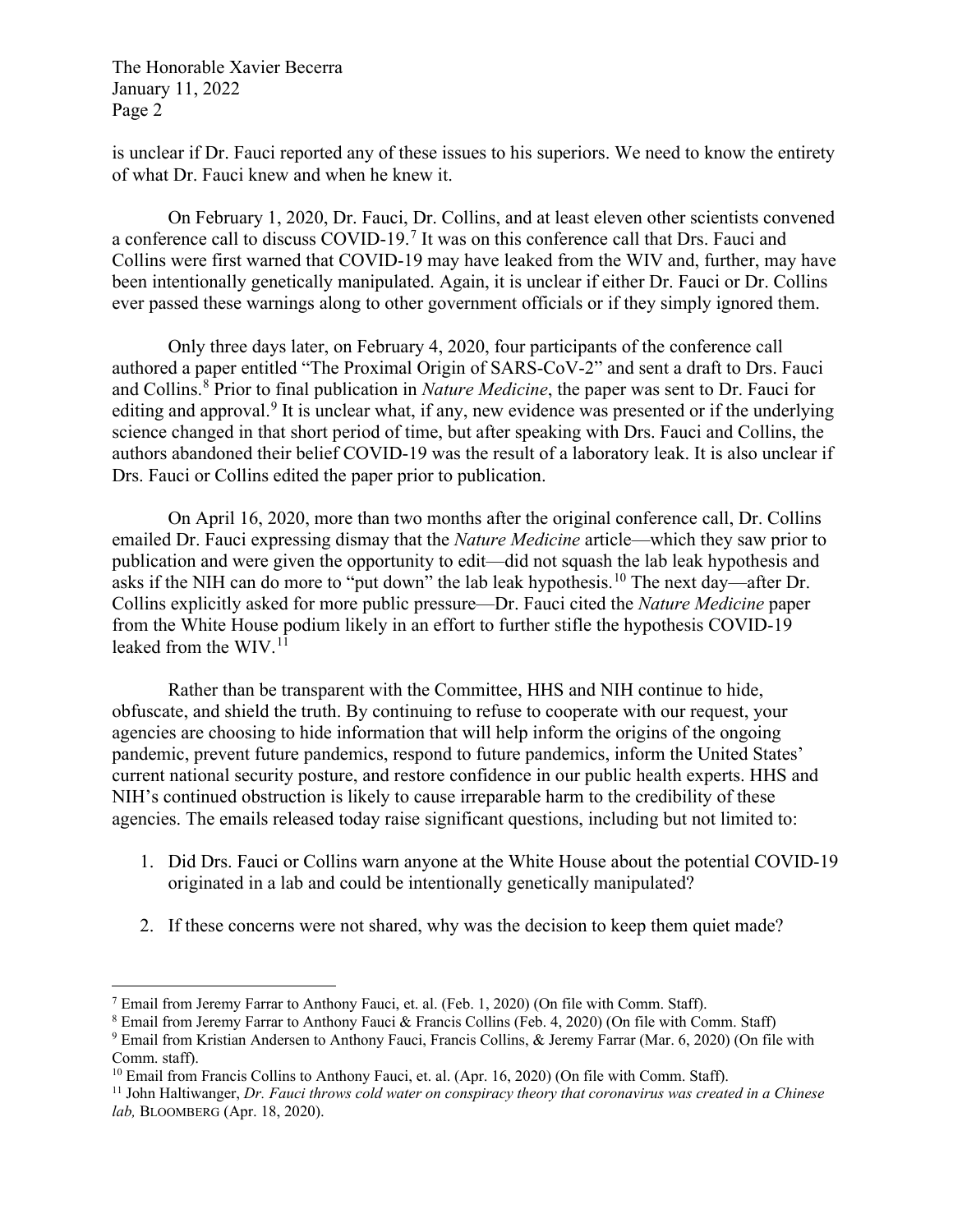The Honorable Xavier Becerra January 11, 2022 Page 3

- 3. What new evidence, if any, came to light about COVID-19 between February 1, 2020 and February 4, 2020 to alter the belief it originated in a lab?
- 4. Did Drs. Fauci or Collins edit the *Nature Medicine* paper entitled "The Proximal Origin of SARS-CoV-2"?
- 5. Would having this knowledge earlier have benefitted either vaccine or treatment development?
- 6. By February 1, 2020, were Drs. Fauci or Collins aware of the State Department's warnings about WIV safety?
- 7. Would this warning have changed the early response to the COVID-19 pandemic?

These questions are vital to understanding this and future pandemic responses. Unfortunately, thus far, HHS and its subordinate agency have hidden behind redactions to shield these emails from public scrutiny. We call on you to immediately lift these redactions and produce the email communications to Congress. Further, considering the import of the above questions, we request Dr. Anthony Fauci be made immediately available to sit for a transcribed interview. Please respond by January 18, 2022 to confirm.

Thank you for your attention to this important matter.

Sincerely,

 $\setminus$  khow comer

James **Comer** Jim Jordan Ranking Member Ranking Member Committee on Oversight and Reform Committee on the Judiciary

cc: The Honorable Carolyn Maloney, Chairwoman Committee on Oversight and Reform

> The Honorable Jerrold Nadler, Chairman Committee on the Judiciary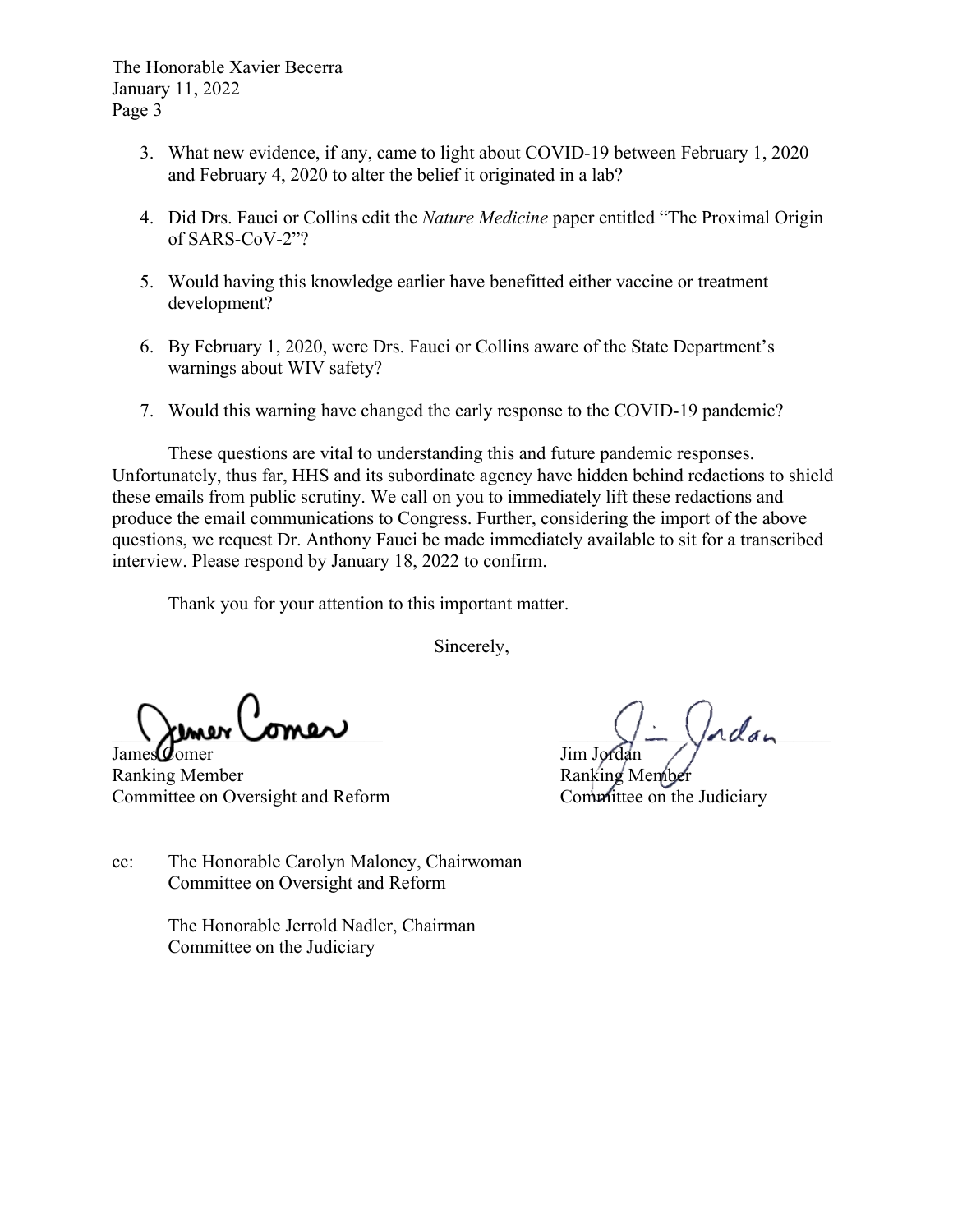# **Appendix I**

These emails were originally produced redacted via the Freedom of Information Act and subsequently to Committee Republicans. At the request of Committee Republicans and pursuant to the Seven Member Rule, the Department of Health and Human Services made unredacted versions available for an *in camera* review but not available to the public. Committee staff, to the best of their ability, hand transcribed the contents of the emails and excerpts of those transcriptions are reproduced below. Unless otherwise noted, emphasis is added.

#### **Notes from Participants on February 1, 2020 Conference Call**

**1. Email from Dr. Jeremy Farrar to Drs. Francis Collins, Anthony Fauci, and Lawrence Tabak**

| From: Jeremy Farrar                    | $(b)$ $(6)$                             |             |
|----------------------------------------|-----------------------------------------|-------------|
| Sent: Sunday, February 2, 2020 6:53 AM |                                         |             |
| To: Collins, Francis (NIH/OD) [E]      | $(b)$ $(6)$                             |             |
| Cc: Fauci, Anthony (NIH/NIAID) [E]     | (b) (6) >; Tabak, Lawrence (NIH/OD) [E] |             |
| $(b)$ $(6)$                            |                                         |             |
| Subject: Re: Teleconference            |                                         |             |
| Thank you                              |                                         |             |
| See thoughts overnight from others.    |                                         |             |
|                                        |                                         | $(b)$ $(5)$ |
|                                        |                                         |             |
|                                        |                                         |             |
|                                        |                                         |             |
|                                        |                                         |             |
|                                        |                                         |             |
|                                        |                                         |             |
|                                        |                                         |             |
|                                        |                                         |             |
|                                        |                                         |             |
|                                        |                                         | $(b)$ $(5)$ |

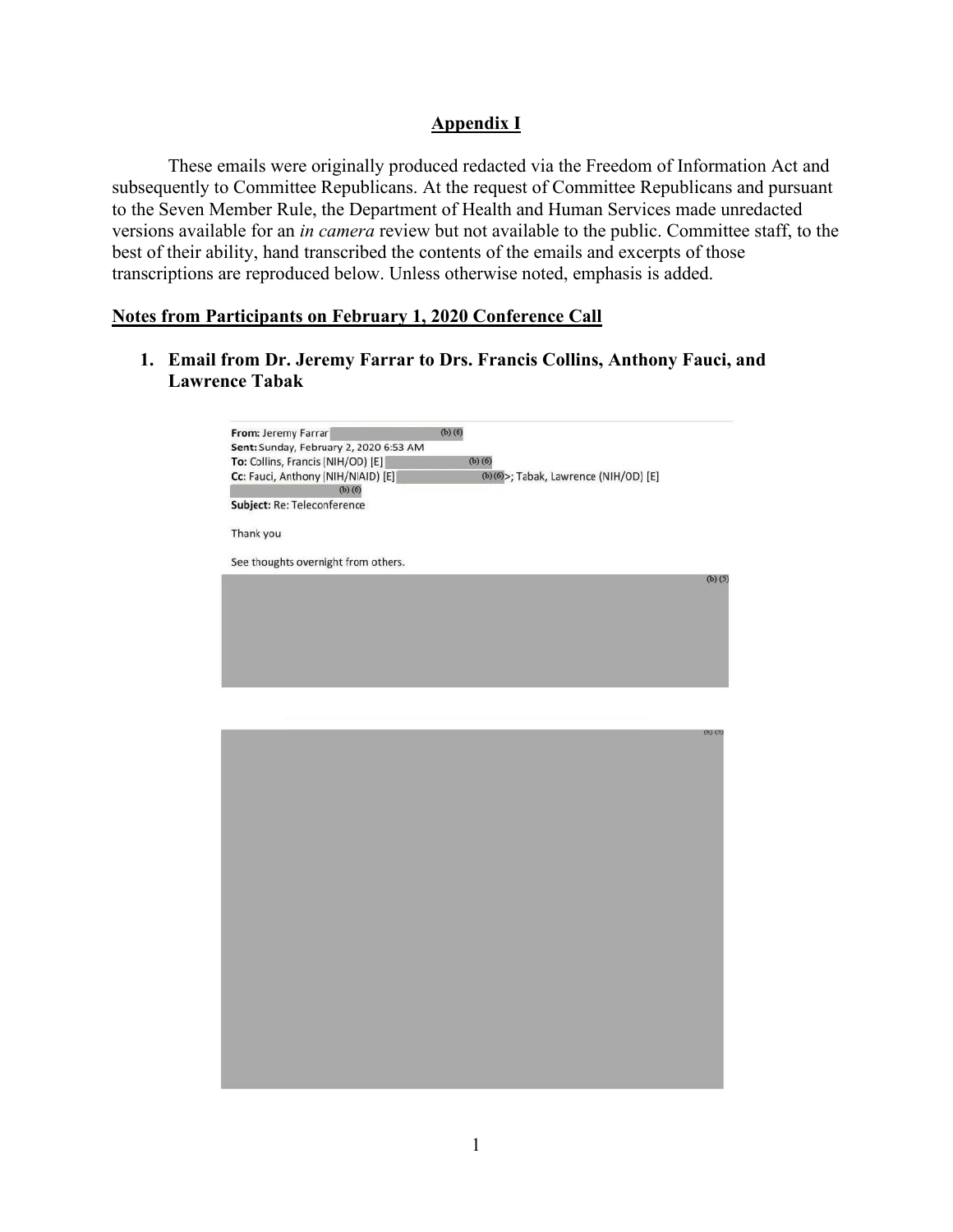From Mike Farzan (discoverer of SARS receptor):

- 1. The RBD didn't look 'engineered' to him as in, no human would have selected the individual mutations and cloned them into the RBD (I think we all agree)
- 2. Tissue culture passage can often lead to gain of basic sites including furin cleavage sites (this is stuff they have seen with human coronaviruses)
- 3. He is bothered by the furin site and has a hard time explain that as an event outside the lab (though, there are possible ways in nature, but highly unlikely)
- 4. Instead of directed engineering, changes in the RBD and acquisition of the furin site would be highly compatible with the idea of continued passage of virus in tissue culture
- 5. Acquisition of the furin site would likely destabilize the virus but would make it disseminate to new tissues.

So, given above, a likely explanation could be something as simple as passage SARS-live CoVs in tissue culture on human cell lines (under BSL-2) for an extended period of time, accidently creating a virus that would be primed for rapid transmission between humans via gain of furin site (from tissue culture) and adaption to human ACE2 receptor via repeated passage.

…So, I think it becomes a question of how do you put all this together, whether you believe in this series of coincidences, what you know of the lab in Wuhan, how much could be in nature – accidental release or natural event? **I** am  $70:30$  or  $60:40$ .

From Bob [Garry]:

Before I left the office for the ball, I aligned nCoV with the 96% bat CoV sequenced at WIV. Except for the RBD the S proteins are essentially identical at the amino acid level – well all but the perfect insertion of 12 nucleotides that adds the furin site. S2 is over its whole length essentially identical. **I really can't think of a plausible** natural scenario where you get from the bat virus or one very similar to it to nCoV where you insert exactly 4 amino acids 12 nucleotide that all have to be added at the exact same time to gain this function – that and you don't change any other amino acid in S2? I just can't figure out how this gets accomplished in nature. Do the alignment of the spikes at the amino acid level – its stunning. Of course, in the lab it would be easy to generate the perfect 12 base insert that you wanted. Another scenario is that the progenitor of nCoV was a bat virus with the perfect furin cleavage site generated over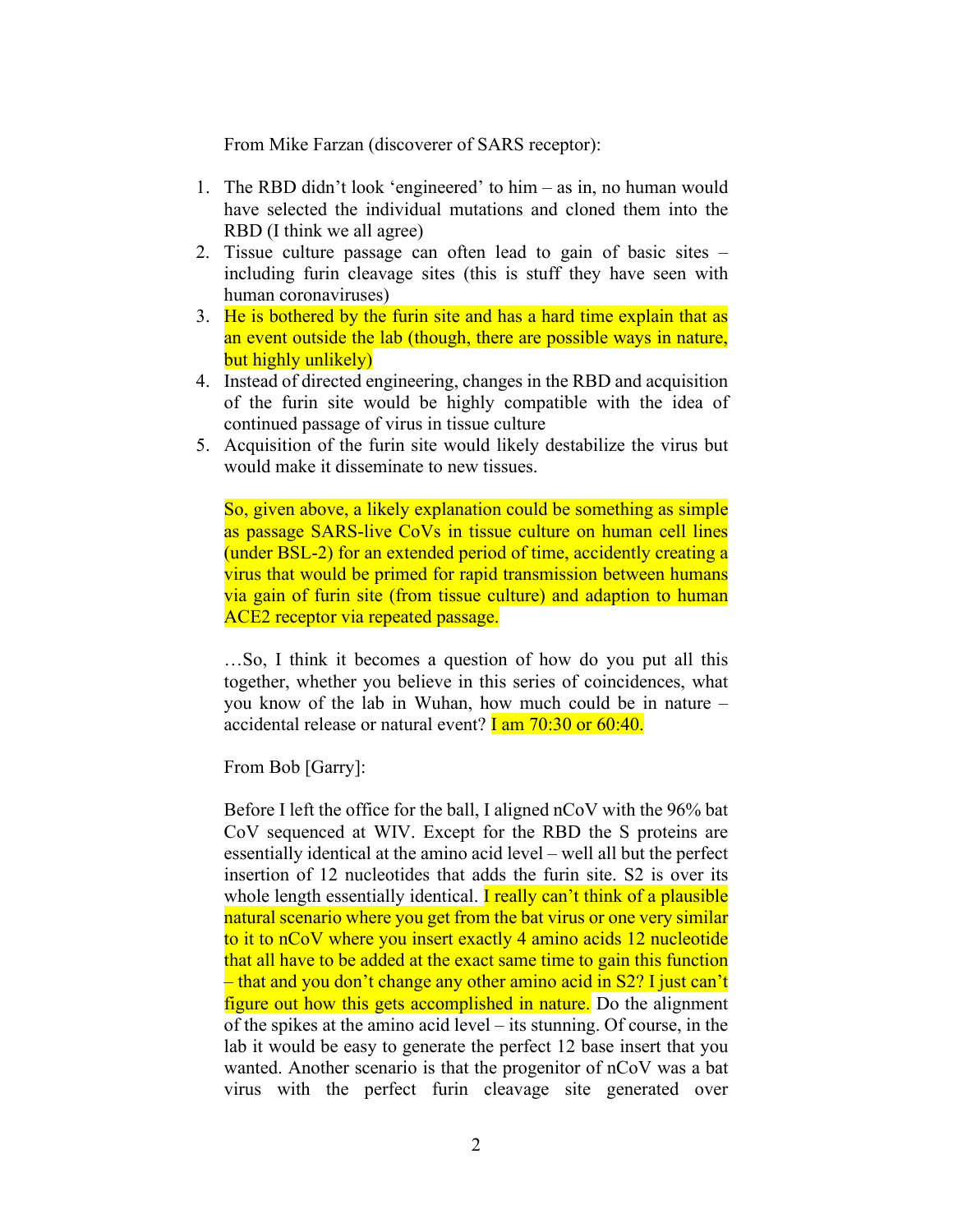evolutionary times. In this scenario RaTG13 the WIV virus was generated by a perfect deletion of 12 nucleotides while essentially not changing any other S2 amino acid. Even more implausible IMO.

That is the big if.

You were doing gain of function research you would NOT use an existing close of SARS or MERSv. These viruses are already human pathogens. What you would do is close a bat virus th[at] had not yet emerged. Maybe then pass it in human cells for a while to lock in the RBS, then you reclone and put in the mutations you are interested – one of the first a polybasic cleavage site.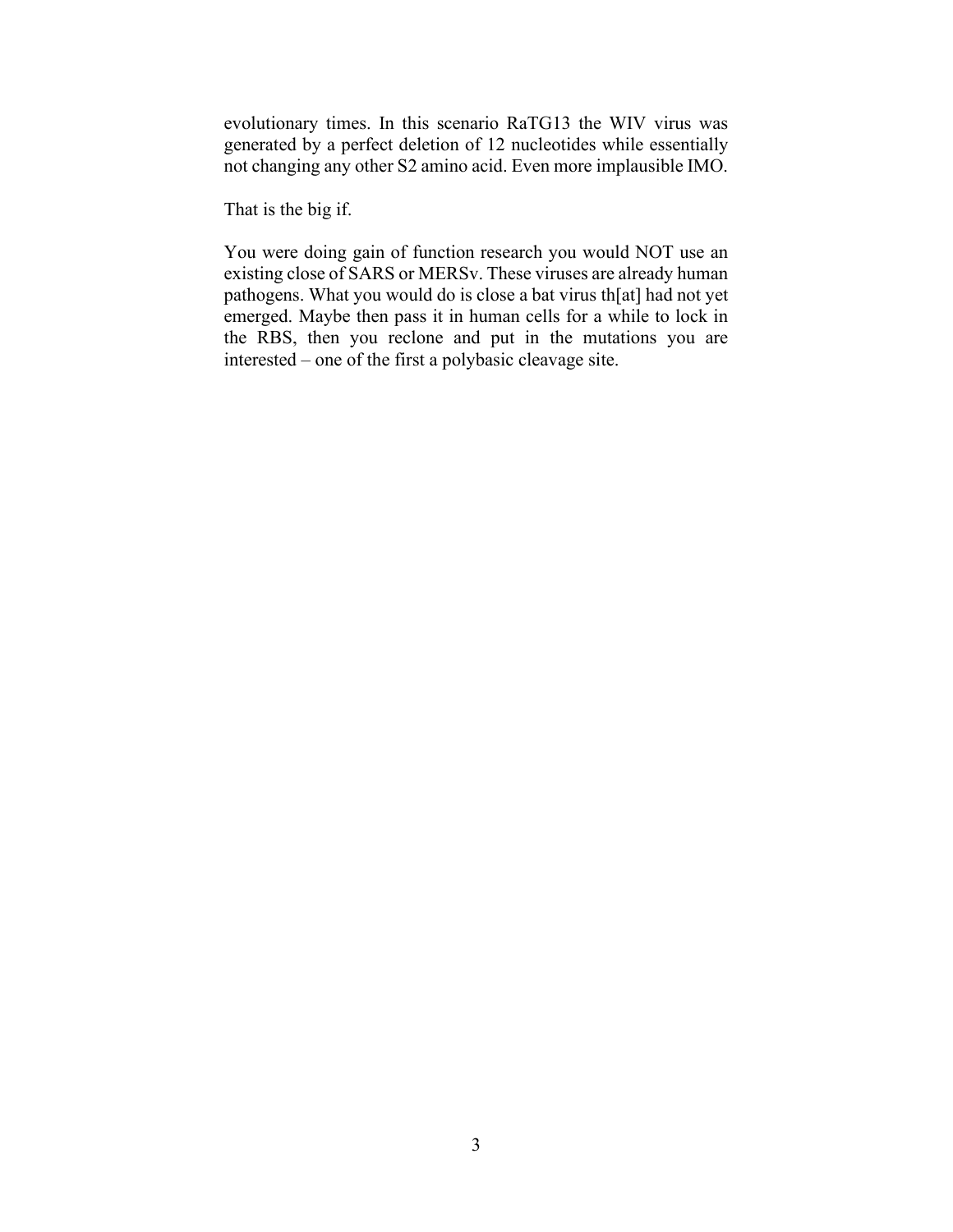#### **2. Email from Dr. Francis Collins to Drs. Jeremy Farrar, Anthony Fauci, and Lawrence Tabak**



I'm available any time today except 3:15 - 5:45 pm EST (on a plane) for a call to Tedros. Let me know if I can help get through his thicket of protectors.

Francis

… Though the arguments from Ron Fouchier and Christian Drosten are presented with more forcefulness than necessary, I am coming around to the view that a natural origin is more likely. But I share your view that a swift convening of experts in a confidence inspiring framework (WHO seems really the only option) is needed, or the voices of conspiracy will quickly dominate, doing great potential harm to science and international harmony...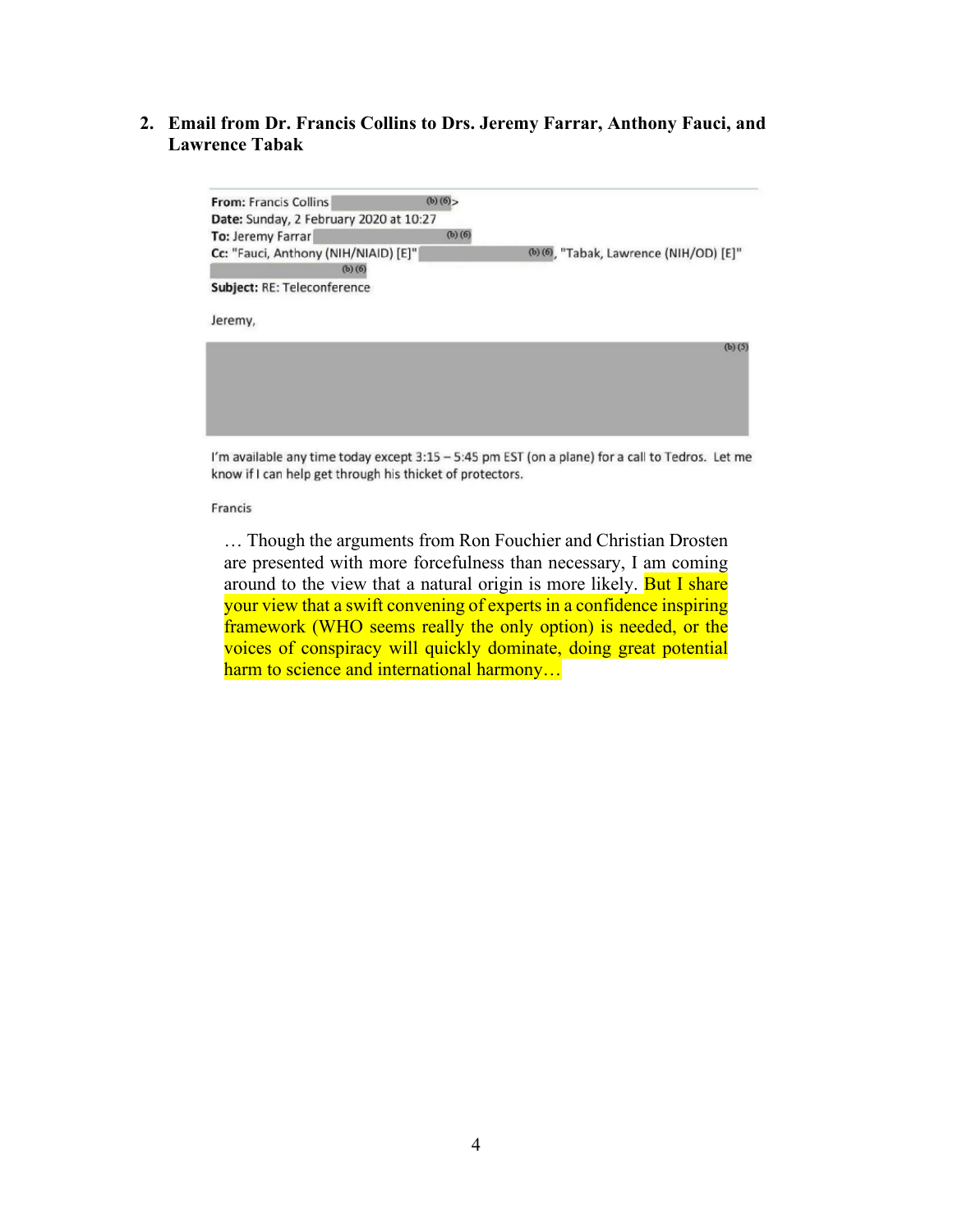**3. Email from Dr. Andrew Rambaut to Drs. Jeremy Farrar, Anthony Fauci, Patrick Vallance, Christian Drosten, Marion Koopmans, Edward Holmes, Kristian Andersen, Paul Schreier, Mike Ferguson, Francis Collins, and Josie Golding**

| To: Jeremy Farrar           | Date: Sunday, 2 February 2020 at 09:38<br>(b) (6) |                            |                                             |                            |
|-----------------------------|---------------------------------------------------|----------------------------|---------------------------------------------|----------------------------|
| $Cc$ :                      |                                                   |                            | (b) (6) >, "Fauci, Anthony (NIH/NIAID) [E]" |                            |
|                             | (b) (6), Patrick Vallance                         |                            | (b) (б)>, "Drosten,                         |                            |
| Christian"                  |                                                   | (b) (6), Marion Koopmans < |                                             | (b) (6)                    |
| <b>Edward Holmes</b>        |                                                   |                            | $(b)$ $(6)$                                 |                            |
|                             | (b) (6), "Kristian G. Andersen"                   |                            | (b) (6), Paul Schreier                      |                            |
|                             |                                                   |                            | (b) (6) Michael FMedSci                     |                            |
|                             | (b) (6) >, Francis Collins                        | $(b)$ $(6)$                |                                             |                            |
|                             |                                                   | (b) (6) Josie Golding      |                                             |                            |
|                             | $(b)$ $(6)$                                       |                            |                                             |                            |
| Subject: Re: Teleconference |                                                   |                            |                                             |                            |
|                             |                                                   |                            |                                             |                            |
| Dear Jeremey, Ron and all,  |                                                   |                            |                                             |                            |
|                             |                                                   |                            |                                             |                            |
|                             | Thanks for inviting me on the call yesterday.     |                            |                                             | $(b)$ $(5)$<br>$(b)$ $(5)$ |
|                             |                                                   |                            |                                             |                            |
|                             |                                                   |                            |                                             |                            |
|                             |                                                   |                            |                                             |                            |
|                             |                                                   |                            |                                             |                            |
|                             |                                                   |                            |                                             |                            |
|                             |                                                   |                            |                                             |                            |
|                             |                                                   |                            |                                             |                            |
|                             |                                                   |                            |                                             |                            |
|                             |                                                   |                            |                                             |                            |
|                             |                                                   |                            |                                             |                            |
|                             |                                                   |                            |                                             |                            |
|                             |                                                   |                            |                                             |                            |
|                             |                                                   |                            |                                             |                            |
|                             |                                                   |                            |                                             |                            |
|                             |                                                   |                            |                                             |                            |
|                             |                                                   |                            |                                             |                            |
|                             |                                                   |                            |                                             |                            |
|                             |                                                   |                            |                                             |                            |
|                             |                                                   |                            |                                             |                            |
|                             |                                                   |                            |                                             |                            |
|                             |                                                   |                            |                                             |                            |
|                             |                                                   |                            |                                             |                            |
|                             |                                                   |                            |                                             |                            |
|                             |                                                   |                            |                                             |                            |
|                             |                                                   |                            |                                             | $(b)$ $(5)$                |
|                             |                                                   |                            |                                             |                            |
|                             |                                                   |                            |                                             |                            |
|                             |                                                   |                            |                                             |                            |
| Best,                       |                                                   |                            |                                             |                            |
| Andrew                      |                                                   |                            |                                             |                            |

Thanks for inviting me on the call yesterday. **I am also agnostic on** this – I do not have any experience of laboratory virology and don't know what is likely or not in that context. From a (natural) evolutionary point of view the only thing here that strikes me as unusual is the furin cleavage site. It strongly suggests to me that we are missing something important in the origin of the virus. My inclination would be that it is a missing host species in which this feature arose because it was selected for in that host. We can see this insertion has resulted in an extremely fit virus in humans – we can also deduce that it is not optimal for transmission in bat species.

… The biggest hinderance at the moment (for this and more generally) is the lack of data and information. There have been no genome sequences from Wuhan for cases more recent than the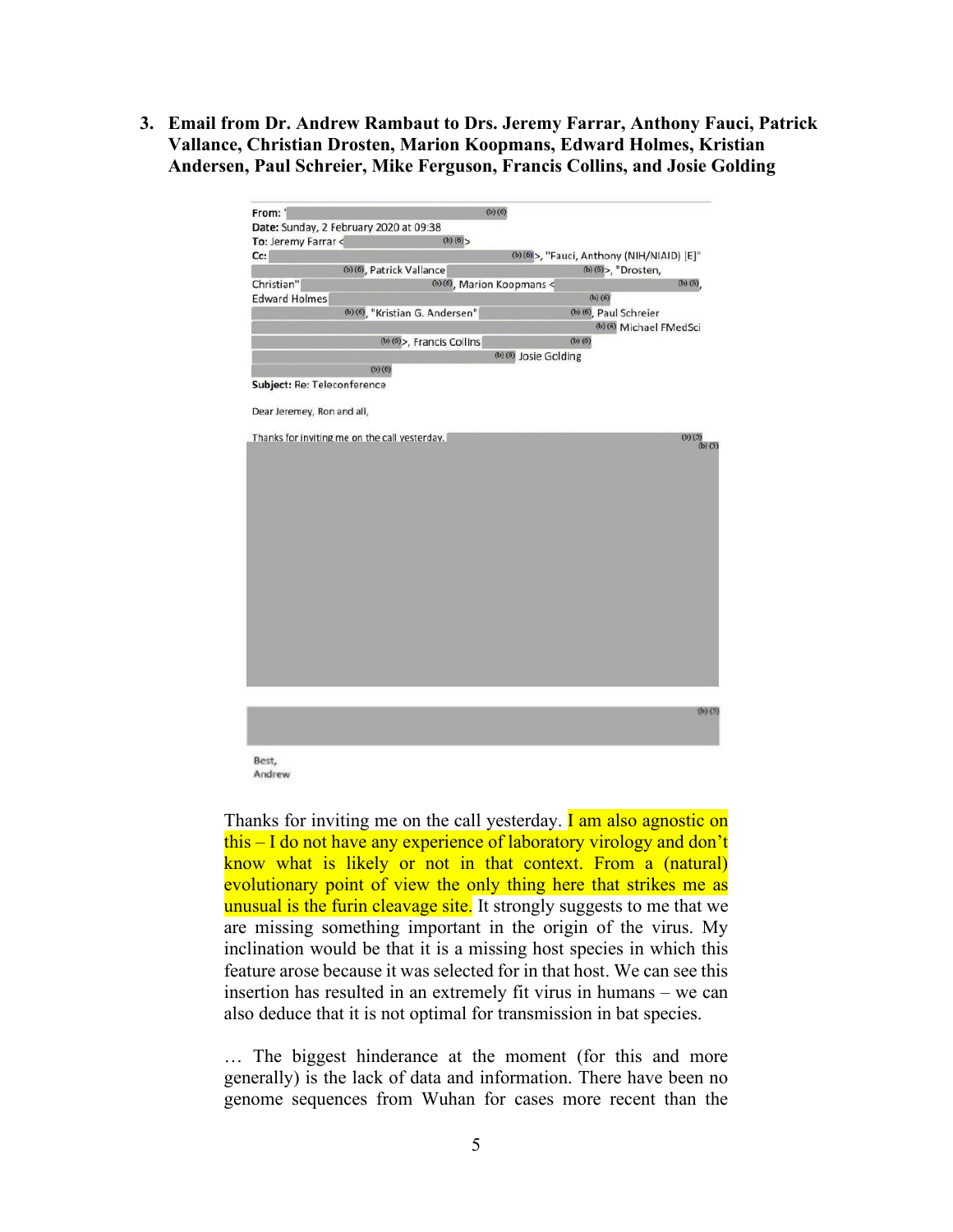beginning of January and reports, but no information, about virus from non-human animals in Wuhan. If the evolutionary origins of the epidemic were to be discussed, I think the only people with sufficient information or access to samples to address it would be the teams working in Wuhan.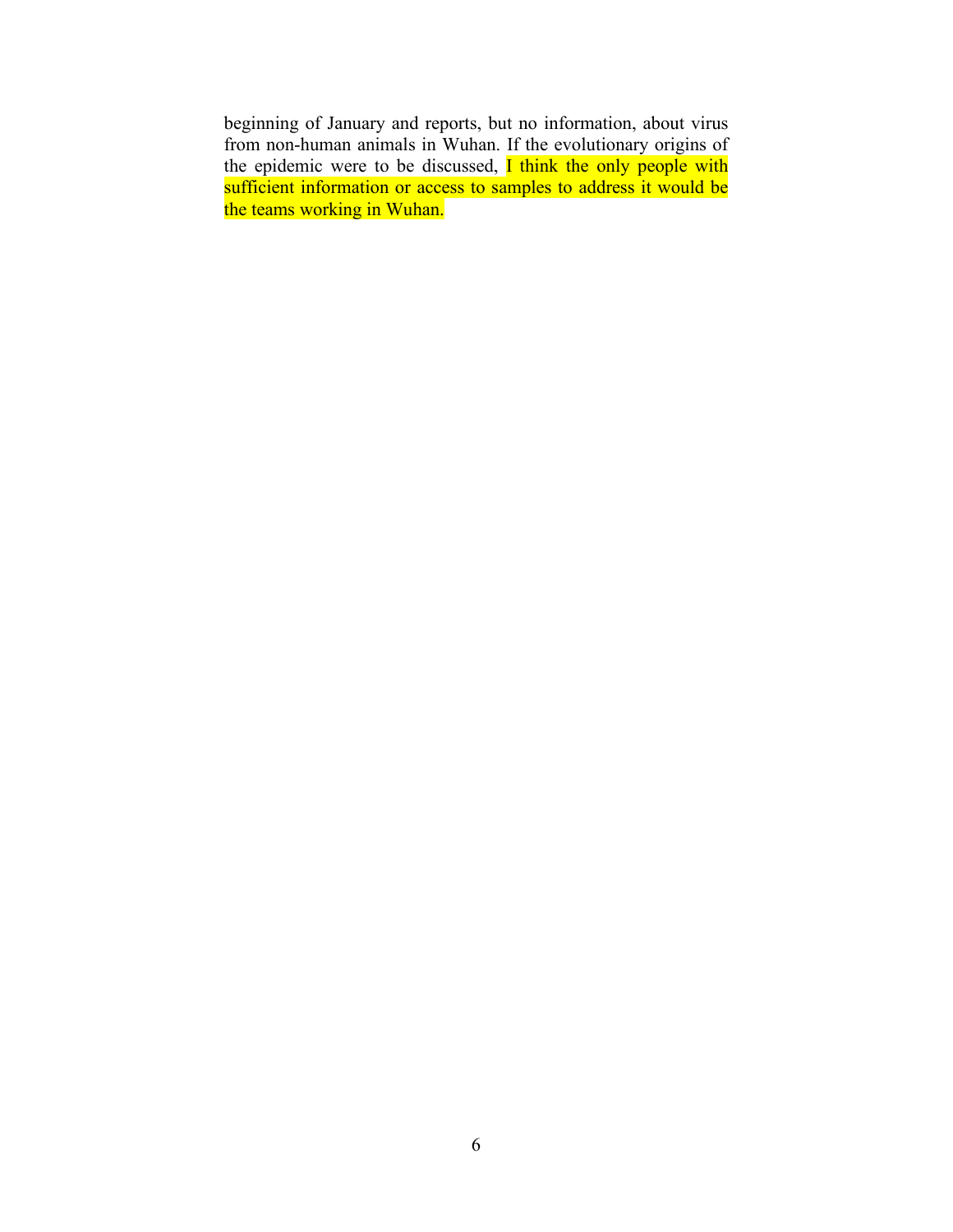# **4. Email from Dr. Ron Fouchier**

On 2 Feb 2020, at 08:30, R.A.M. Fouchier (b)  $(6)$  > wrote:

Dear Jeremy and others,

| $(b)$ $(5)$ |
|-------------|
| $(b)$ $(5)$ |
|             |
|             |
|             |
|             |
|             |
|             |

Thanks for organizing this on such short notice, Kind regards



… Given the evidence presented and the discussions around it, I would conclude that a follow-up discussion on the possible origin of 2019-nCoV would be of much interest. However, I doubt if it needs to be done on very short term, given the importance of other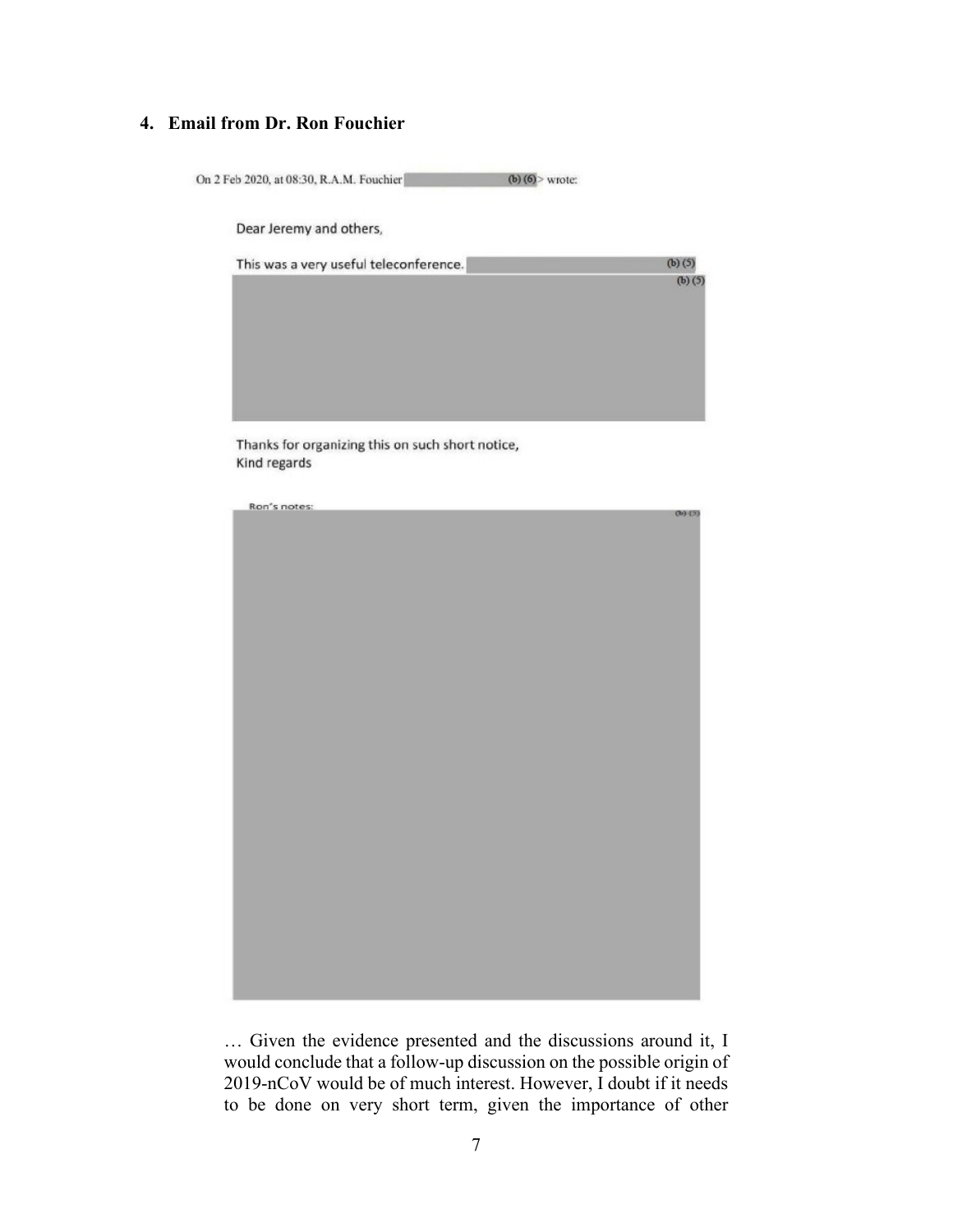activities of the scientific community, WHO and other stakeholders at present. It is my opinion that a non-natural origin of 2019-nCoV is highly unlikely at present. Any conspiracy theory can be approached with factual information.

… An accusation that nCoV-2019 might have been engineered and released into the environment by humans (accidental or intentional) would need to be supported by strong data, beyond a reasonable doubt. It is good that this possibility was discussed in detail with a team of experts. However, further debate about such accusations would unnecessarily distract top researchers from their active duties and do unnecessary harm to science in general and science in China in particular.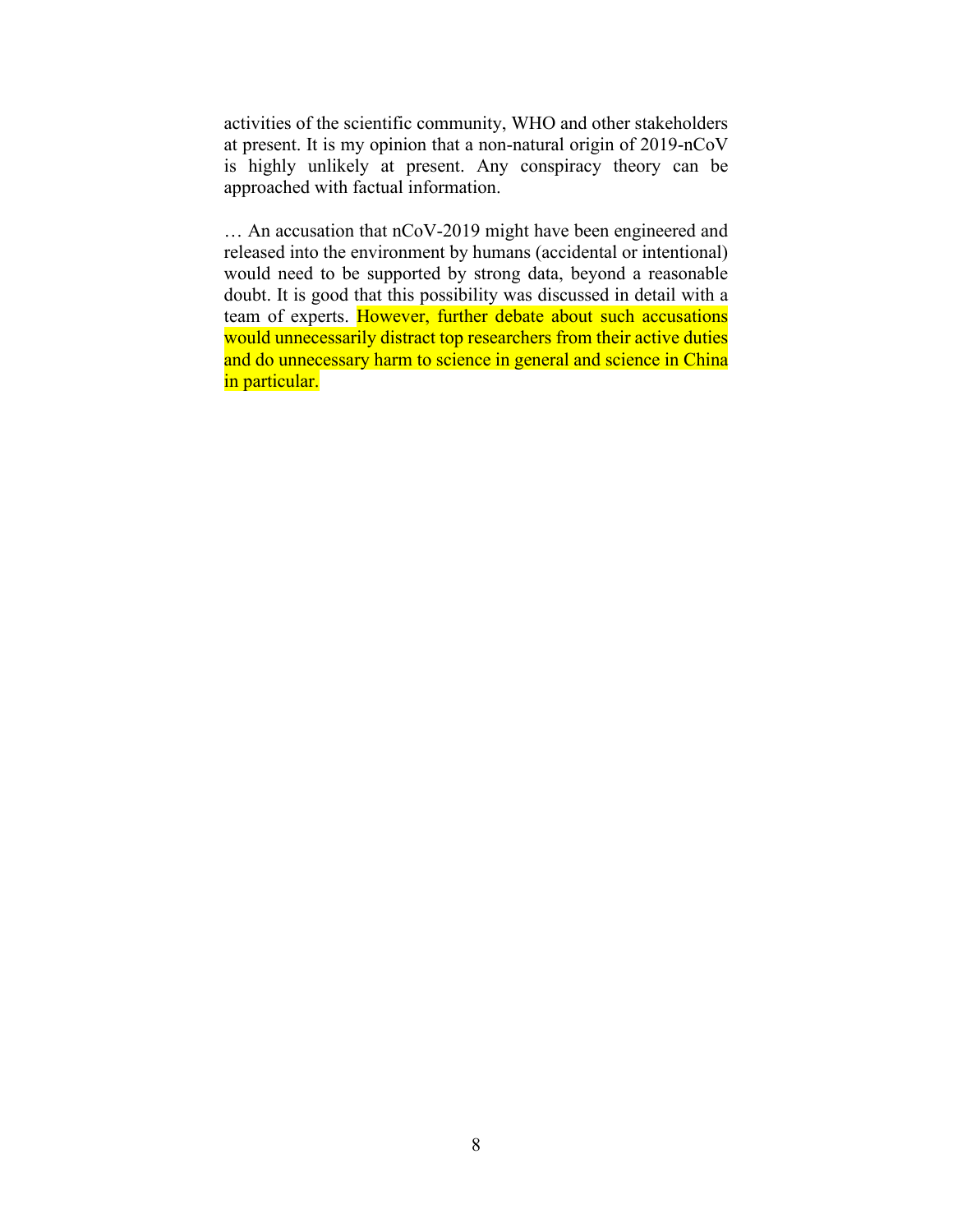#### **Reaction to First Draft of** *Nature Medicine* **"The Proximal Origin of SARS-CoV-2"**

#### **1. Email from Dr. Anthony Fauci to Drs. Jeremy Farrar and Francis Collins**

From: "Fauci, Anthony (NIH/NIAID) [E]"  $(b)$  $(b)$ Date: Tuesday, 4 February 2020 at 13:18 (b) (6) >, Jeremy Farrar To: Francis Collins  $(b)$  $(b)$ Subject: RE: Prevalence of infection and stage of the epidemic in Wuhan  $??$  $(b) (4)$ Anthony S. Fauci, MD Director National Institute of Allergy and Infectious Diseases Building 31, Room 7A-03 31 Center Drive, MSC 2520 National Institutes of Health Bethesda, MD 20892-2520 Phone:  $(b) (6)$ FAX: (301) 496-4409 E-mail:  $(b)$  $(b)$ The information in this e-mail and any of its attachments is confidential and may contain sensitive information. It should not be used by anyone who is not the original intended recipient. If you have received this e-mail in error please inform the sender and delete it from your mailbox or any other storage devices. The National Institute of Allergy and Infectious Diseases (NIAID) shall not accept liability for any statements made that are the sender's own and not expressly made on behalf of the NIAID by one of its representatives.

…Serial passage in ACE2-transgenic mice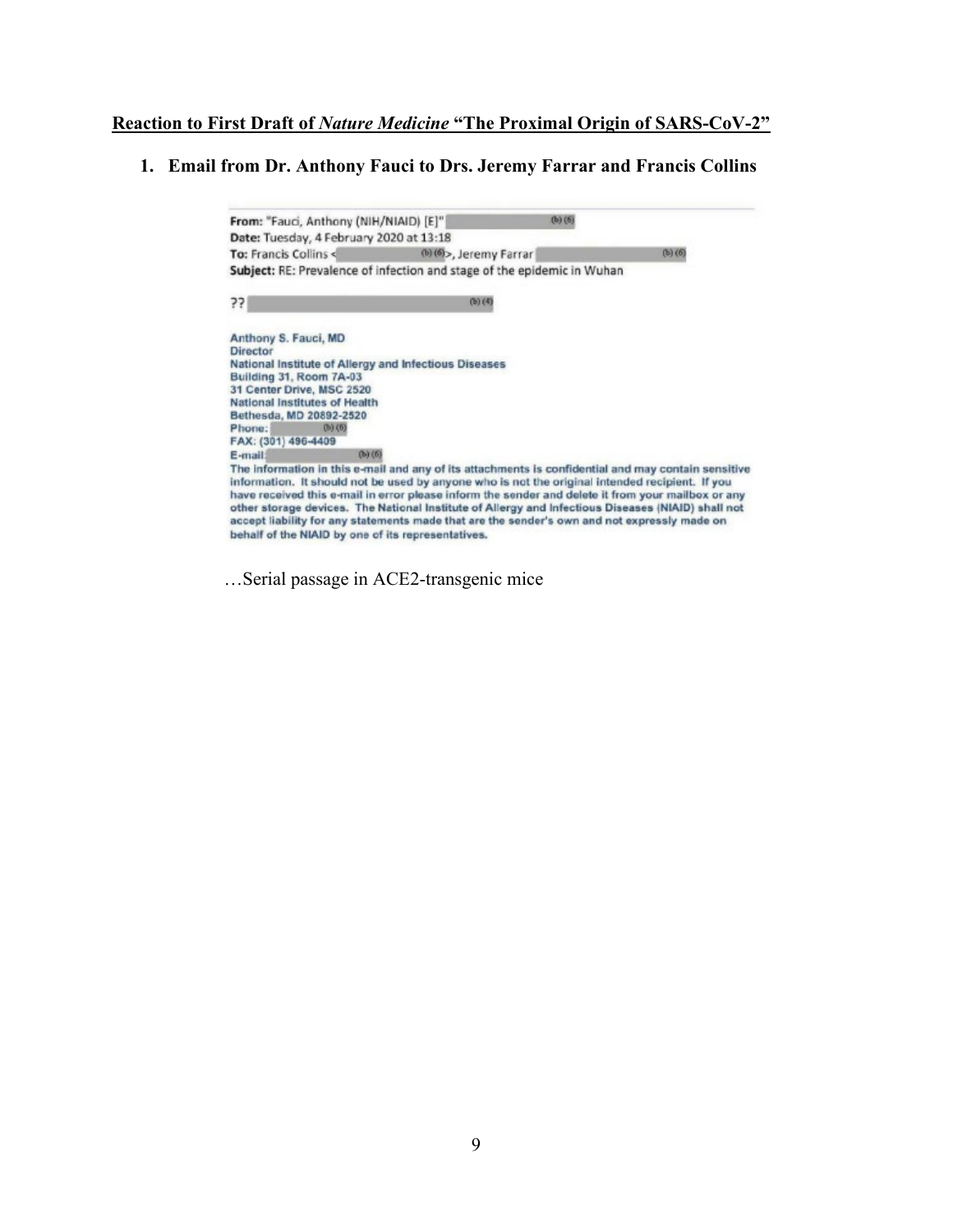# **2. Email from Dr. Jeremy Farrar to Drs. Anthony Fauci and Francis Collins**



…[Eddie Holmes] 60-40 lab. I am 50-50…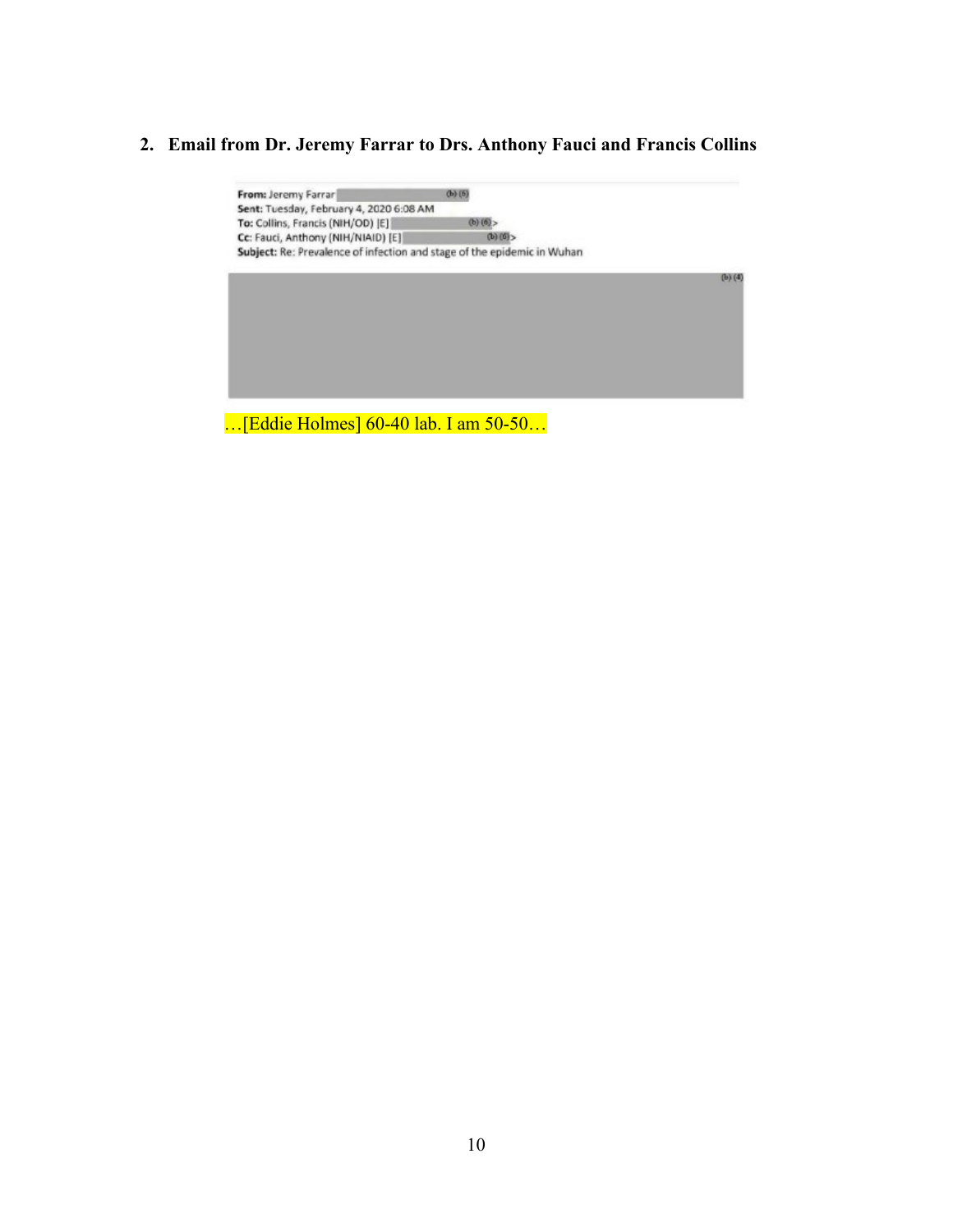# **3. Email from Dr. Francis Collins to Drs. Jeremy Farrar and Anthony Fauci**

On 4 Feb 2020, at 10:58, Collins, Francis (NIH/OD) [E] (b)(6) > wrote: Very thoughtful analysis.  $(b)$  $(4)$  $\omega(0)$ Francis From: Jeremy Farrar  $(b)$  (6) Sent: Tuesday, February 4, 2020 2:01 AM To: Fauci, Anthony (NIH/NIAID) [E] (b) (6) >; Collins, Francis (NIH/OD) [E]  $(b) (6)$ Subject: FW: Prevalence of infection and stage of the epidemic in Wuhan Please treat in confidence - a very rough first draft from Eddie and team - they will send on the edited, cleaner version later. Pushing WHO again today

…[Eddie Holmes] arguing against engineering but repeated passage is still an option…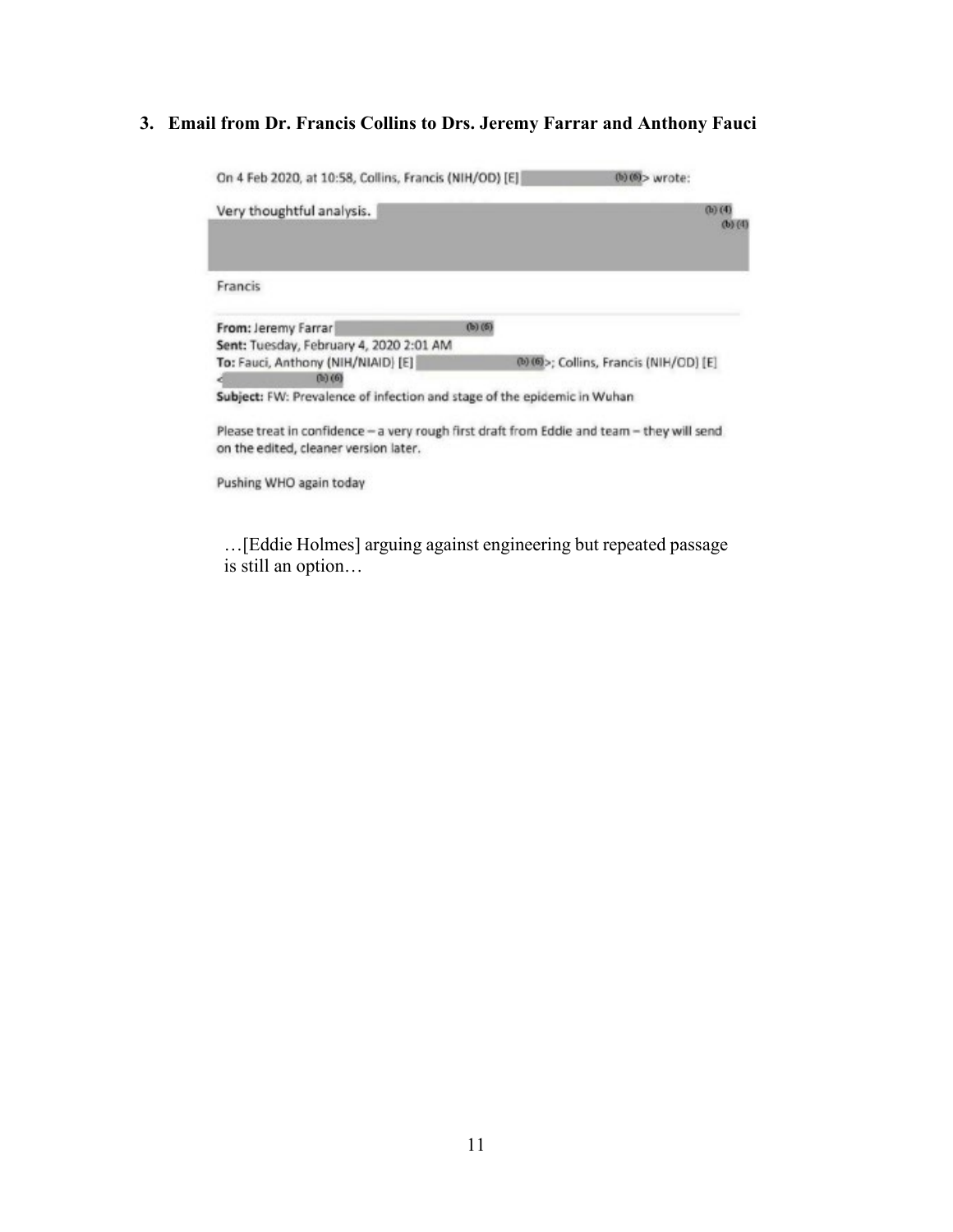#### **Government Official Attempts to Stifle the Lab Leak Hypothesis**

**1. Email from Dr. Francis Collins to Drs. Anthony Fauci, Lawrence Tabak, Cliff Lane, and Mr. John Burklow**



Francis

Wondering if there is something NIH can do to help put down this very destructive conspiracy, with what seems to be growing momentum:

[https://www.mediaite.com/tv/foxs-bret-baier-sources-increasingly](https://www.mediaite.com/tv/foxs-bret-baier-sources-increasingly-confident-coronavirus-outbreak-started-in-wuhan-lab/)[confident-coronavirus-outbreak-started-in-wuhan-lab/](https://www.mediaite.com/tv/foxs-bret-baier-sources-increasingly-confident-coronavirus-outbreak-started-in-wuhan-lab/)

I hoped the Nature Medicine article on the genomic sequence of SARS-CoV-2 would settle this. But probably didn't get much visibility.

Anything more we can do? Ask the National Academy to weigh in?

Francis